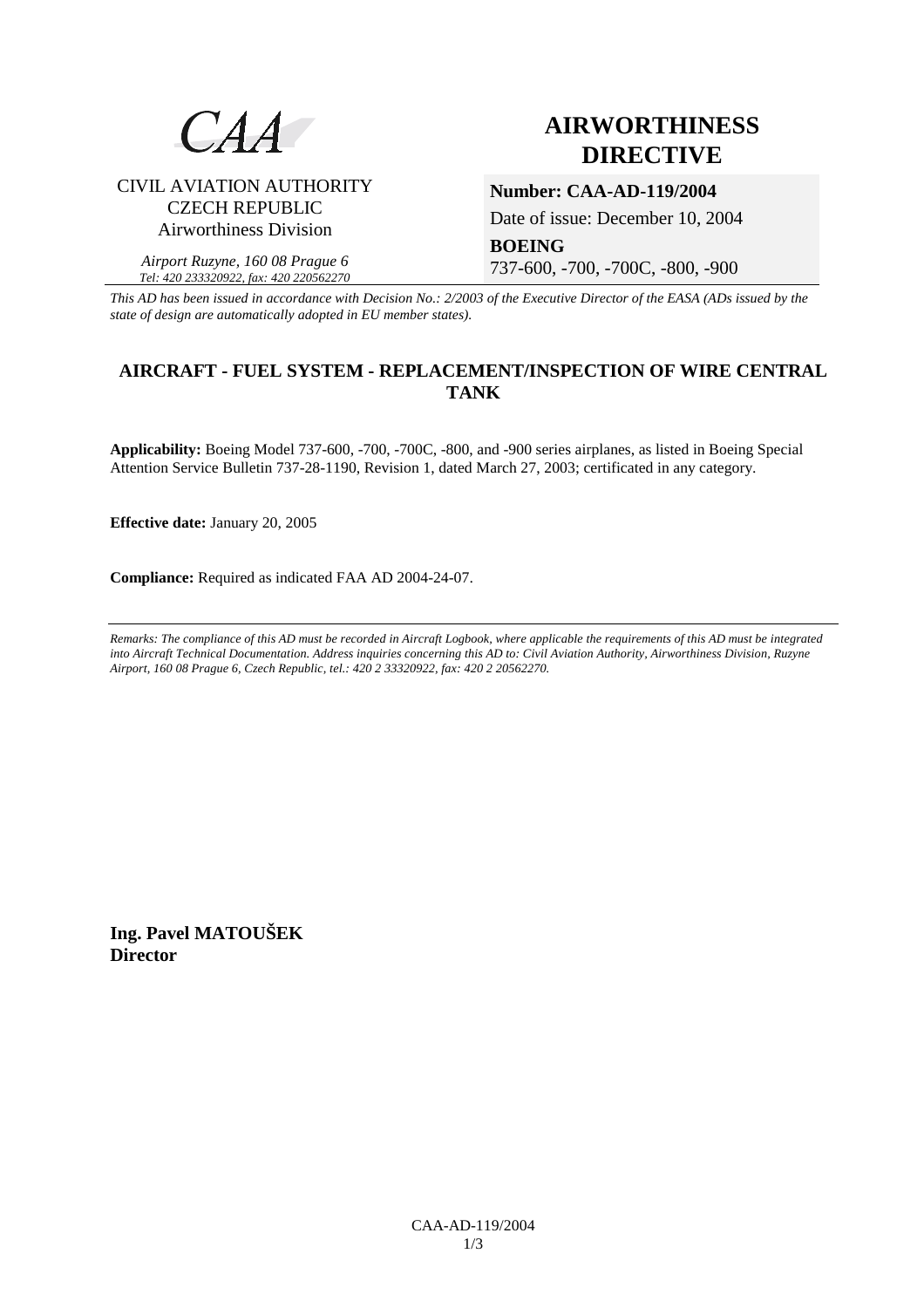**2004-24-07 Boeing**: Amendment 39-13883. Docket No. FAA-2004-18562; Directorate Identifier 2003-NM-147- AD.

#### **Effective Date**

(a) This AD becomes effective January 3, 2005.

#### **Affected ADs**

(b) None.

#### **Applicability**

(c) This AD applies to Boeing Model 737-600, -700, -700C, -800, and -900 series airplanes, as listed in Boeing Special Attention Service Bulletin 737-28-1190, Revision 1, dated March 27, 2003; certificated in any category.

#### **Unsafe Condition**

(d) This AD was prompted by a report of an incorrectly installed fuel quantity indicating system (FQIS) wire bundle. We are issuing this AD to prevent chafing of the FQIS wire(s) in the center fuel tank, which, when combined with a lightning strike or a power wire short to the FQIS wire(s), could result in arcing in the center fuel tank and consequent fuel tank explosion.

#### **Compliance**

(e) You are responsible for having the actions required by this AD performed within the compliance times specified, unless the actions have already been done.

#### **Replacement and Inspection**

(f) Within 24 months after the effective date of this AD, replace the bracket for the FQIS wire bundle with a new, improved bracket, perform a general visual inspection of the FQIS wire bundle for damage, and perform any applicable corrective actions, by accomplishing all of the actions specified in the Accomplishment Instructions of Boeing Special Attention Service Bulletin 737-28- 1190, Revision 1, dated March 27, 2003. Do any applicable corrective actions before further flight.

**Note 1**: For the purposes of this AD, a general visual inspection is defined as: "A visual examination of an interior or exterior area, installation, or assembly to detect obvious damage, failure, or irregularity. This level of inspection is made from within touching distance unless otherwise specified. A mirror may be necessary to enhance visual access to all exposed surfaces in the inspection area. This level of inspection is made under normally available lighting conditions such as daylight, hangar lighting, flashlight, or droplight and may require removal or opening of access panels or doors. Stands, ladders, or platforms may be required to gain proximity to the area being checked."

#### **Actions Accomplished in Accordance With Previous Issue of Service Bulletin**

(g) Actions accomplished before the effective date of this AD in accordance with Boeing Special Attention Service Bulletin 737-28- 1190, dated January 16, 2003, are considered acceptable for compliance with the corresponding action specified in this AD.

#### **Parts Installation**

(h) As of the effective date of this AD, no person may install a bracket, part number 287A9111-3, for the FQIS wire bundle, on any airplane.

#### **Alternative Methods of Compliance (AMOCs)**

(i) The Manager, Seattle Aircraft Certification Office, FAA, has the authority to approve AMOCs for this AD, if requested in accordance with the procedures found in 14 CFR 39.19.